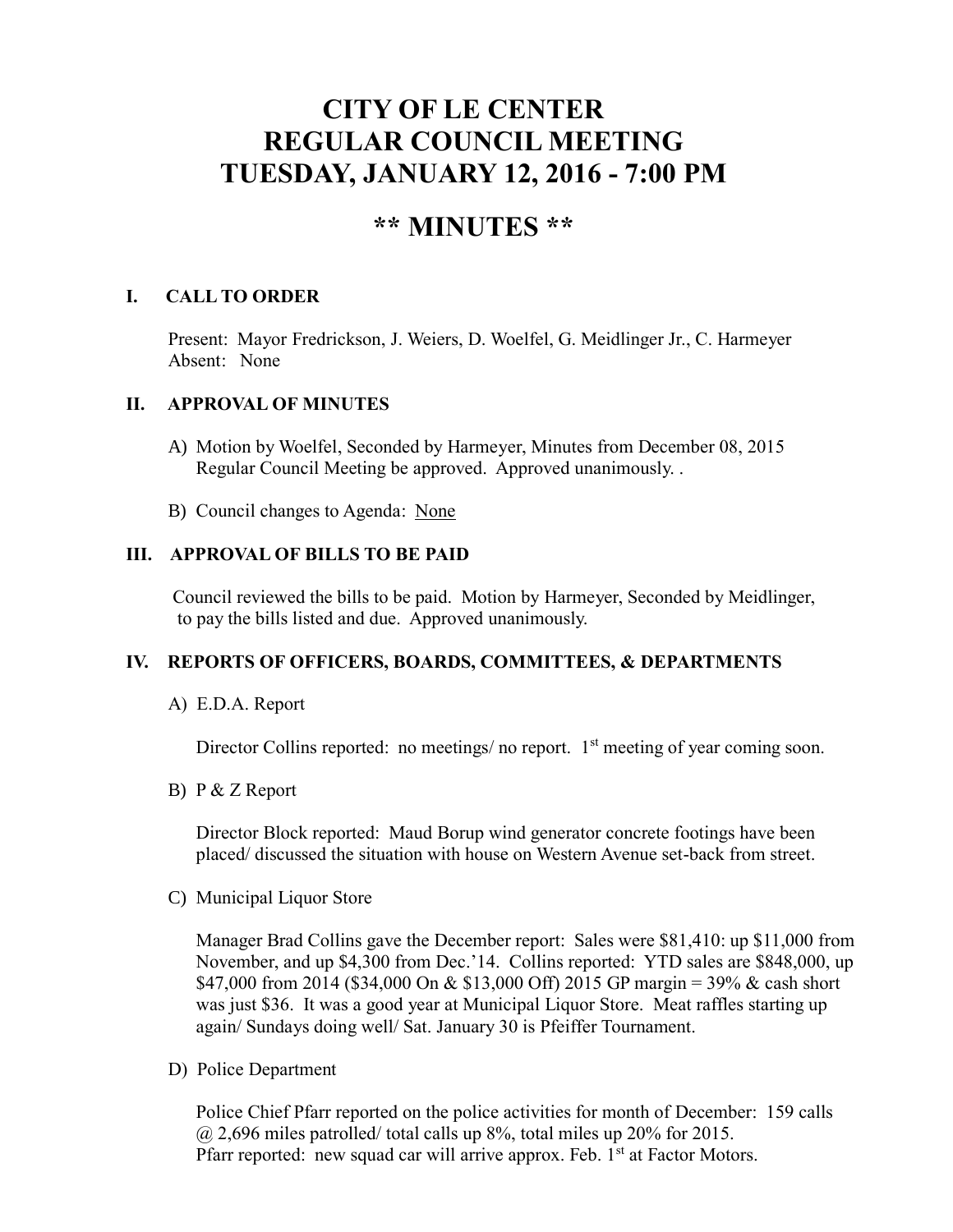E) Water, Sewer, Streets, Parks

Public Works Supt. Curt Roemhildt reported:

- Refuse- hauled 6 more tons of co-mingle items in 2015 over 2014/ hauled 15 more tons of cardboard in 2015 over 2014/ hauled 5 less tons of leaves in 2015 than 2014/ and hauled 12 tons more of refuse in 2015 over 2014. Signs at Recycling Center have worked well in regards to illegal dumping.
- Streets- all bad STOP and YIELD signs have been replaced. No snow to plow.
- Water- approx. 38 radio-read water meters left to change out in the city.
- Parks- skating rink will be opening tomorrow.
- F) Bolton & Menk Engineering
	- 1) Lexington Avenue Project: Engineer Hawbaker reported: survey data gathering is completed and is now being analyzed. Pre-const. utility design meeting is set for January 27  $\omega$  10:00 am; with all utility companies invited.

#### **V. PUBLIC FORUM**

There were no petitions, requests, comments, or communications from the general public.

#### **VI. OLD BUSINESS**

- A) Alano Club request for correction to their 2006 Street Project assessment: Administrator Collins explained how we got to where we were; County says the city was deeded the property back in 1926; unbeknownst to this city personnel. Council generally felt city should pay to survey the properties in the area for Alano, Woelfel Storage, Mariah House, & trailer court; and then deed the property over to each of them for no charge. Motion by Meidlinger, Seconded by Harmeyer, to order the survey work to be done at city cost to determine the true owners of the properties. Approved unanimously.
- B) Administrator Collins read the recommendation for permanent F/T employee status plus a .50 raise for Tara Nusbaum, Office Assistant; as recommended by her review committee. Motion by Meidlinger, Seconded by Harmeyer, to approve Ms. Nusbaum to permanent employee status plus .50 raise as recommended. Approved unanimously.

#### **VII. NEW BUSINESS**

 A) Motion by Meidlinger, Seconded by Woelfel, to approve the 2016 City/County Recycling Services Agreement for same price as 2015 (\$1,950 per month). Approved unanimously.